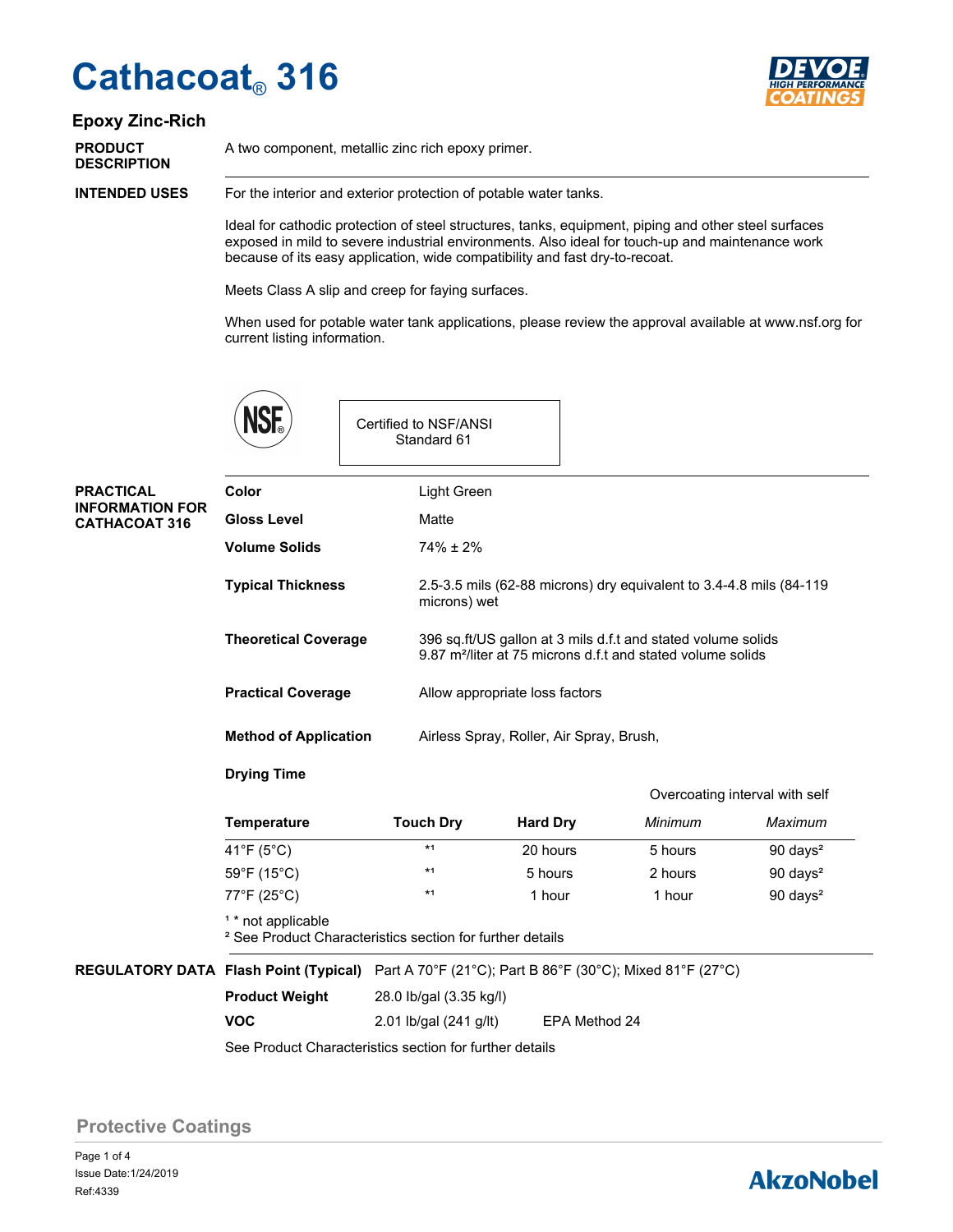## **Cathacoat**® **316**



#### **Epoxy Zinc-Rich**

#### **SURFACE PREPARATION**

**Steel Substrates**

All surfaces to be coated should be clean, dry and free from contamination. Prior to paint application all surfaces should be assessed and treated in accordance with ISO 8504:2000.

Where necessary, remove weld spatter and smooth weld seams and sharp edges.

Blast to near-white metal surface cleanliness in accordance with SSPC-SP10 or ISO8501-1:2007 Sa2½ for immersion service, or commercial blast cleanliness in accordance with SSPC-SP6 or ISO8501- 1:2007 Sa2½ for non-immersion service. Blast profile on steel should be 1.5 to 2.5 mils (38-62 microns) in depth and be of a sharp, angular nature as opposed to a "peen" pattern (from shot blasting). Surfaces must be free of grit dust.

Apply Cathacoat 316 before oxidation occurs. If oxidation does occur the entire oxidized area should be reblasted to the standard specified.

#### **Previously Painted Surfaces**

Cathacoat 316 may not be applied to existing coatings. All coatings must be removed by abrasive blast cleaning to a minimum standard of SSPC SP6, ISO8501-1:2007 Sa2½.

| <b>APPLICATION</b> | <b>Mixing</b>                      | Material is supplied in two containers. Always mix whole units. The zinc metal is<br>ready-mixed in Part A. Stir thoroughly with a slow speed mixer while slowly<br>adding Part B. Continue to mix at slow speeds to a homogeneous condition. At<br>temperatures of 60°F (16°C) or above, allow a 15 minute induction time before<br>using. Add about 10 minutes for each 10°F (6°C) lower temperature.<br>9 part(s) : 1 part(s) by volume |         |                                                                                                                                                                                               |                                                         |
|--------------------|------------------------------------|--------------------------------------------------------------------------------------------------------------------------------------------------------------------------------------------------------------------------------------------------------------------------------------------------------------------------------------------------------------------------------------------------------------------------------------------|---------|-----------------------------------------------------------------------------------------------------------------------------------------------------------------------------------------------|---------------------------------------------------------|
|                    | <b>Mix Ratio</b>                   |                                                                                                                                                                                                                                                                                                                                                                                                                                            |         |                                                                                                                                                                                               |                                                         |
|                    | <b>Working Pot Life</b>            | 41°F (5°C)<br>9 hours                                                                                                                                                                                                                                                                                                                                                                                                                      | 9 hours |                                                                                                                                                                                               | 59°F (15°C) 77°F (25°C)<br>8 hours                      |
|                    | <b>Airless Spray</b>               | Recommended<br>Suitable<br>spray pots.<br>Suitable<br>Suitable                                                                                                                                                                                                                                                                                                                                                                             |         | Tip Range $25$ thou $(0.63$ mm)<br>Total output fluid pressure at spray tip not less than<br>3000 p.s.i. (211 kg/cm <sup>2</sup> )<br>See Product Characteristics section for further details |                                                         |
|                    | <b>Air Spray</b><br>(Pressure Pot) |                                                                                                                                                                                                                                                                                                                                                                                                                                            |         | Use a fluid tip of 0.070" (1.78mm') or larger, a<br>professional grade conventional gun and agitated                                                                                          |                                                         |
|                    | <b>Brush</b>                       |                                                                                                                                                                                                                                                                                                                                                                                                                                            |         |                                                                                                                                                                                               |                                                         |
|                    | <b>Roller</b>                      |                                                                                                                                                                                                                                                                                                                                                                                                                                            |         |                                                                                                                                                                                               |                                                         |
|                    | <b>Thinner</b><br><b>Cleaner</b>   | Not normally required<br>T-10 Thinner                                                                                                                                                                                                                                                                                                                                                                                                      |         |                                                                                                                                                                                               | See Product Characteristics section for further details |
|                    | <b>Work Stoppages</b>              | Do not allow material to remain in hoses, gun or spray equipment. Thoroughly<br>flush all equipment with T-10 Thinner. Once units of paint have been mixed<br>they should not be resealed and it is advised that after prolonged stoppages<br>work recommences with freshly mixed units.                                                                                                                                                   |         |                                                                                                                                                                                               |                                                         |
|                    | <b>Clean Up</b>                    | Clean all equipment immediately after use with T-10 Thinner. It is good working<br>practice to periodically flush out spray equipment during the course of the<br>working day. Frequency of cleaning will depend upon amount sprayed,<br>temperature and elapsed time, including any delays. All surplus material and<br>empty containers should be disposed of in accordance with appropriate<br>regional regulations/legislation.        |         |                                                                                                                                                                                               |                                                         |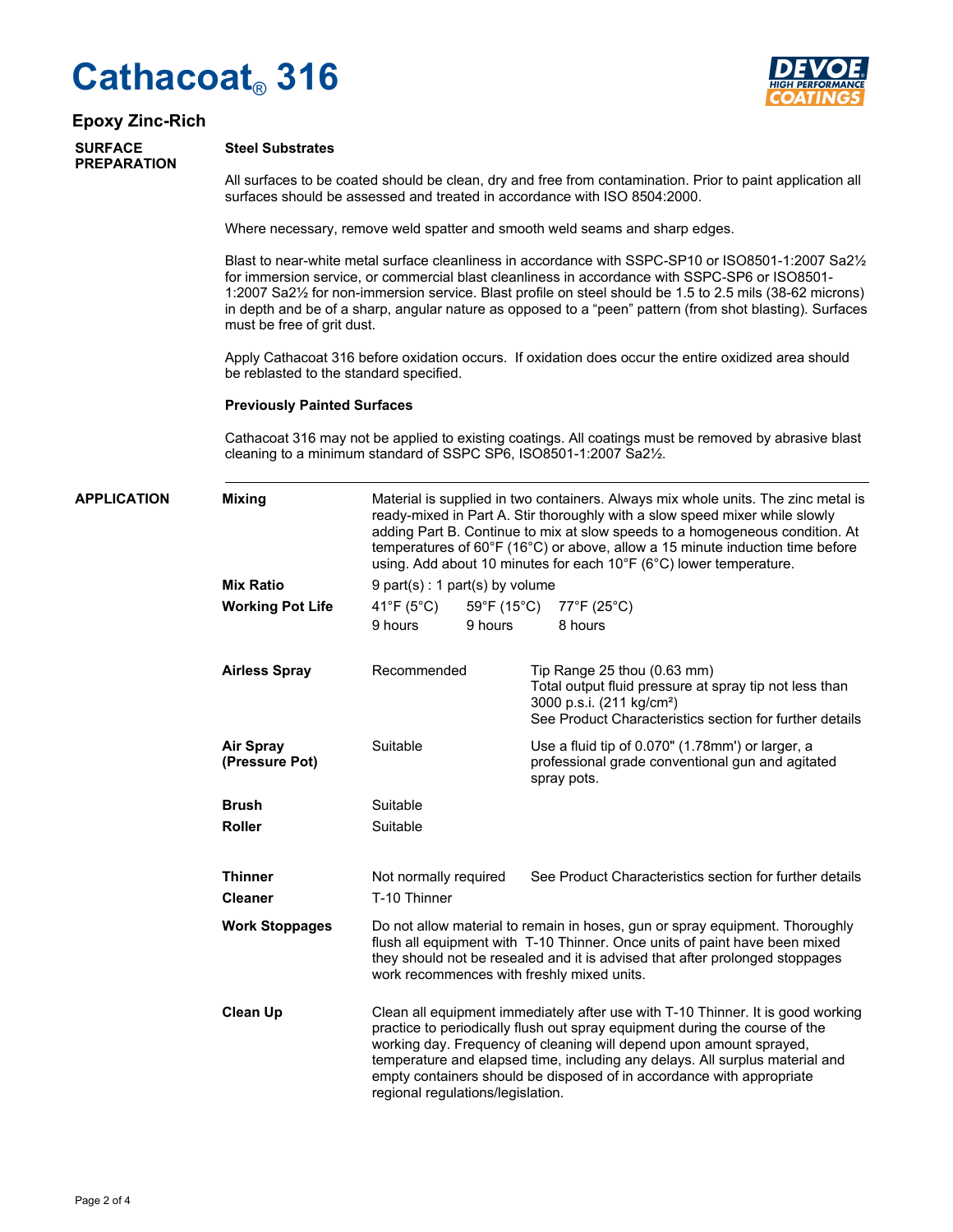### **Cathacoat**® **316**

#### **Epoxy Zinc-Rich**

**PRODUCT CHARACTERISTICS**

#### Advantages:

- Exceptional corrosion resistance
- Provides cathodic protection
- Easy to mix
- Zinc premixed
- Fast dry to handle and recoat
- Applies easily by brush, roll or spray
- Accepts a wide variety of topcoats for severe exposures
- Formulated without lead, chromate or mercury components
- Low VOC

Do not topcoat with alkyd or alkyd-urethane coatings.

Cathacoat 316 is not suitable for solvent or chemical immersion.

For airless spray application, use fluid hose 3/8" I.D. with maximum 50 ft. length. Pressure pots or pumps should be kept at same level or above spray guns. Keep fluid pressures to minimum. Use agitated spray pots.

For air spray application: Use fluid hose with 1/2" ID and maximum 50ft length, with 15psi pressure. Pressure pots or pumps should be kept at the same level or above spray guns.

Where Cathacoat 316 is to be overcoated with Bar-Rust 231, 231LV, 233H, 233H LV or236 epoxy coatings, the self minimum and maximum overcoating intervals will apply.

Where Cathacoat 316 is to be overcoated with Bar-Rust 235 epoxy coating, the self minimum overcoating intervals apply, with a 60 day maximum overcoating interval. Where Cathacoat 316 is to be overcoated with Devran 224HS epoxy coating, the self-self minimum overcoating intervals apply, with a 14 day maximum overcoating interval.

Where Cathacoat 316 is to be overcoated with Devthane 359, 359H, 389 or 349QC, the following overcoating intervals will apply;

|                           | Minimum | Maximum |
|---------------------------|---------|---------|
| $41^{\circ}F(5^{\circ}C)$ | 5 hours | 15 days |
| 59°F (15°C)               | 4 hours | 12 days |
| 77°F (25°C)               | 2 hours | 10 days |

Where Cathacoat 316 is to be overcoated with Devthane 378, 378H, 379 or 379H, the following overcoating intervals will apply;

|             | Minimum | Maximum |
|-------------|---------|---------|
| 41°F (5°C)  | 5 hours | 10 days |
| 59°F (15°C) | 4 hours | 7 days  |
| 77°F (25°C) | 2 hours | 7 days  |

Thinning is not normally required or desirable. However, at lower temperatures, small amounts (5% or less) of T-10 Thinner can be added to the mixed components depending on local VOC and air quality regulations.

Do not thin for potable water applications.

Note: VOC values are typical and are provided for guidance purpose only. These may be subject to variation depending on factors such as differences in color and normal manufacturing tolerances.

#### **SYSTEMS COMPATIBILITY**

The following topcoats are recommended:-

Devthane 378

Devthane 389

Bar-Rust 231 Devran 223 Interline 975P\* Bar-Rust 233H\* Bar-Rust 233H LV\* Devthane 359<br>Bar-Rust 234P\* Devthane 359 Bar-Rust 234P\* Devthane 359H<br>Bar-Rust 235 Devthane 378 Bar-Rust 235V Devthane 378H Bar-Rust 236 Devthane 379<br>Devran 201H Devthane 379 Devran 201H Devthane 379H<br>Devran 203 Devthane 389

Devran 224V Interseal 670HS<br>Devthane 349